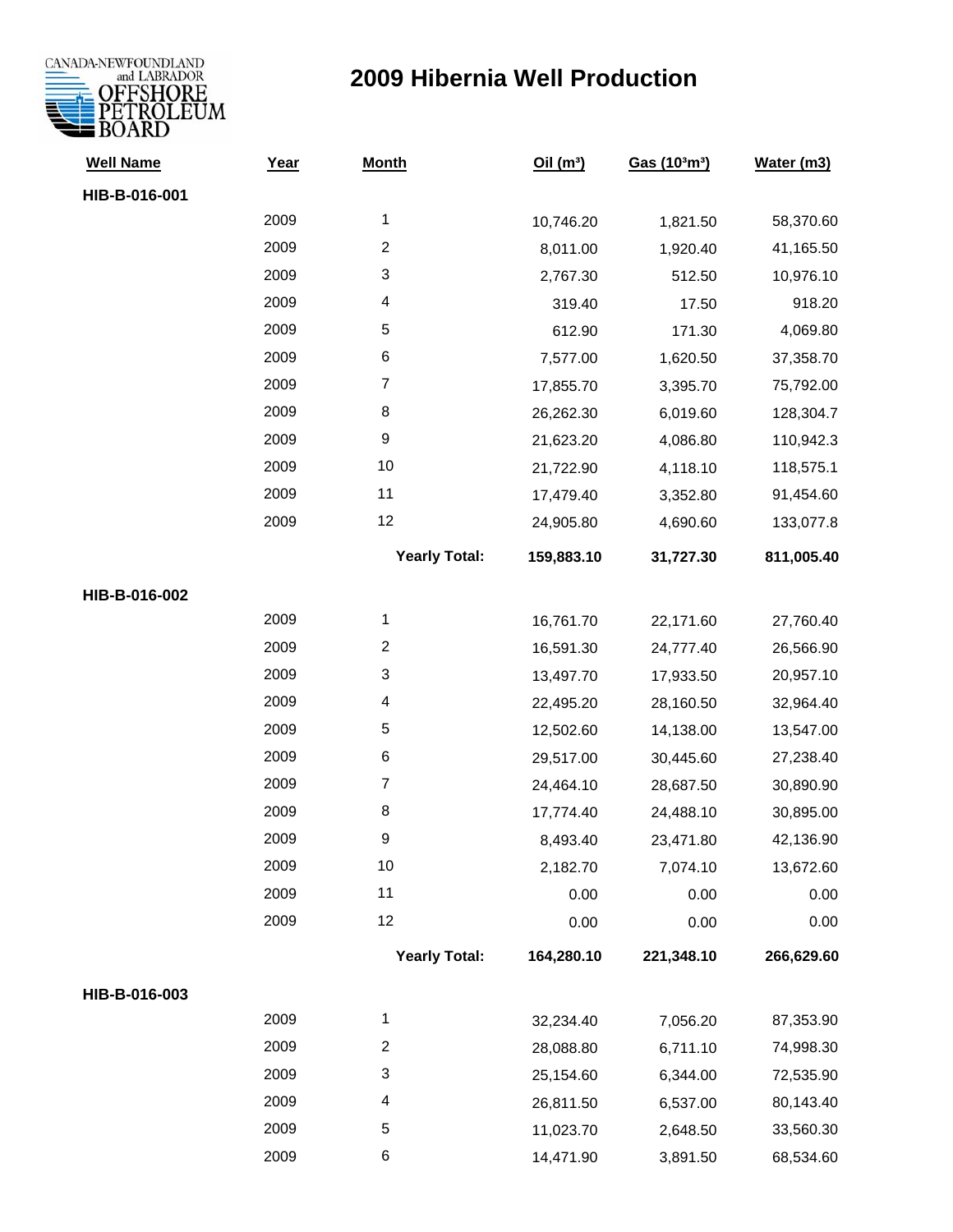

| <b>Well Name</b> | Year | <b>Month</b>         | Oil(m <sup>3</sup> ) | Gas (103m3) | Water (m3) |
|------------------|------|----------------------|----------------------|-------------|------------|
|                  | 2009 | $\overline{7}$       | 18,220.80            | 6,714.20    | 92,776.90  |
|                  | 2009 | 8                    | 19,951.90            | 5,827.80    | 82,678.90  |
|                  | 2009 | 9                    | 20,404.70            | 4,748.60    | 79,772.50  |
|                  | 2009 | 10                   | 20,199.30            | 7,271.90    | 84,603.90  |
|                  | 2009 | 11                   | 18,607.20            | 5,286.90    | 76,049.40  |
|                  | 2009 | 12                   | 23,378.80            | 5,050.60    | 78,502.00  |
|                  |      | <b>Yearly Total:</b> | 258,547.60           | 68,088.30   | 911,510.00 |
| HIB-B-016-004Z   |      |                      |                      |             |            |
|                  | 2009 | 1                    | 25,879.10            | 5,040.80    | 96,961.40  |
|                  | 2009 | $\overline{c}$       | 25,202.80            | 5,509.40    | 89,440.90  |
|                  | 2009 | 3                    | 25,152.00            | 5,318.80    | 93,192.90  |
|                  | 2009 | 4                    | 17,391.70            | 3,405.80    | 72,959.10  |
|                  | 2009 | 5                    | 5,603.50             | 1,157.70    | 25,831.20  |
|                  | 2009 | 6                    | 14,912.30            | 2,737.50    | 67,084.00  |
|                  | 2009 | $\overline{7}$       | 21,287.10            | 4,451.40    | 93,421.70  |
|                  | 2009 | 8                    | 25,621.40            | 4,741.30    | 95,371.00  |
|                  | 2009 | $\boldsymbol{9}$     | 18,578.70            | 3,579.30    | 80,212.30  |
|                  | 2009 | $10$                 | 27,405.20            | 4,500.80    | 89,606.80  |
|                  | 2009 | 11                   | 17,113.00            | 4,315.30    | 88,873.80  |
|                  | 2009 | 12                   | 16,132.60            | 3,520.90    | 85,879.10  |
|                  |      | <b>Yearly Total:</b> | 240,279.40           | 48,279.00   | 978,834.20 |
| HIB-B-016-008    |      |                      |                      |             |            |
|                  | 2009 | 1                    | 0.00                 | 0.00        | 0.00       |
|                  | 2009 | 2                    | 0.00                 | 0.00        | 0.00       |
|                  | 2009 | 3                    | 0.00                 | 0.00        | 0.00       |
|                  | 2009 | 4                    | 0.00                 | 0.00        | 0.00       |
|                  | 2009 | 5                    | 0.00                 | 0.00        | 0.00       |
|                  | 2009 | 6                    | 0.00                 | 0.00        | 0.00       |
|                  | 2009 | 7                    | 0.00                 | 0.00        | 0.00       |
|                  | 2009 | 8                    | 0.00                 | 0.00        | 0.00       |
|                  | 2009 | $\boldsymbol{9}$     | 0.00                 | 0.00        | 0.00       |
|                  | 2009 | 10                   | 0.00                 | 0.00        | 0.00       |
|                  | 2009 | 11                   | 0.00                 | 0.00        | 0.00       |
|                  | 2009 | 12                   | 0.00                 | 0.00        | 0.00       |
|                  |      | <b>Yearly Total:</b> | 0.00                 | 0.00        | 0.00       |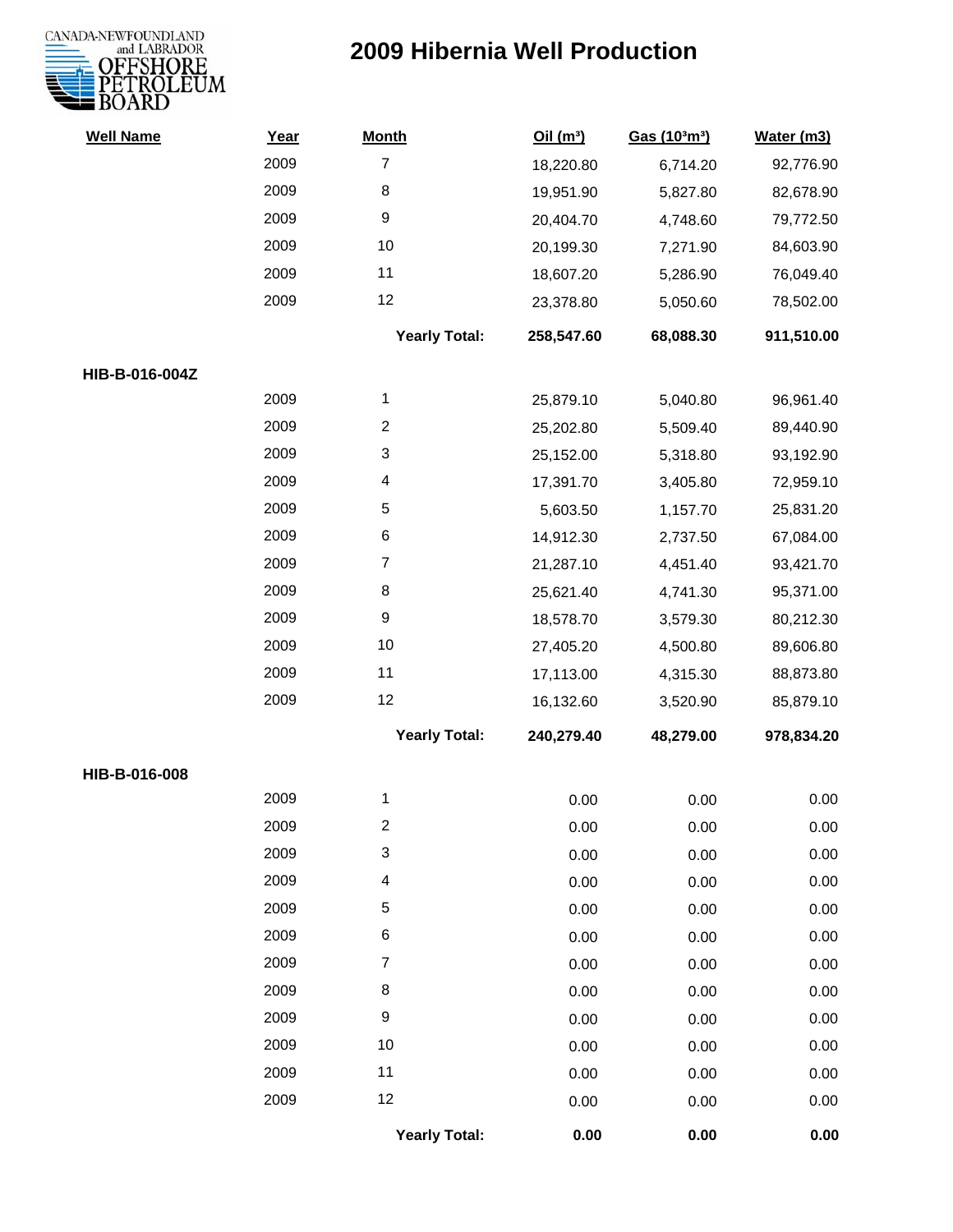# CANADA-NEWFOUNDLAND

| <b>Well Name</b> | Year | <b>Month</b>         | Oil(m <sup>3</sup> ) | Gas (103m3) | Water (m3) |
|------------------|------|----------------------|----------------------|-------------|------------|
| HIB-B-016-011    | 2009 | $\mathbf 1$          | 0.00                 | 0.00        | 0.00       |
|                  | 2009 | $\overline{c}$       | 0.00                 | 0.00        | 0.00       |
|                  | 2009 | 3                    | 0.00                 | 0.00        | 0.00       |
|                  | 2009 | 4                    | 0.00                 | 0.00        | 0.00       |
|                  | 2009 | 5                    | 0.00                 | 0.00        | 0.00       |
|                  | 2009 | $\,6$                | 0.00                 | 0.00        | 0.00       |
|                  | 2009 | $\overline{7}$       | 0.00                 | 0.00        | 0.00       |
|                  | 2009 | $\,8\,$              | 0.00                 | 0.00        | 0.00       |
|                  | 2009 | $\boldsymbol{9}$     | 0.00                 | 0.00        | 0.00       |
|                  | 2009 | 10                   | 0.00                 | 0.00        | 0.00       |
|                  | 2009 | 11                   | 0.00                 | 0.00        | 0.00       |
|                  | 2009 | 12                   | 0.00                 | 0.00        | 0.00       |
|                  |      | <b>Yearly Total:</b> | 0.00                 | 0.00        | 0.00       |
| HIB-B-016-013    |      |                      |                      |             |            |
|                  | 2009 | $\mathbf{1}$         | 9,643.70             | 1,546.40    | 17.40      |
|                  | 2009 | $\overline{c}$       | 2,239.90             | 701.10      | 4.50       |
|                  | 2009 | 3                    | 2,553.60             | 867.00      | 5.40       |
|                  | 2009 | 4                    | 0.00                 | 0.00        | 0.00       |
|                  | 2009 | 5                    | 0.00                 | 0.00        | 0.00       |
|                  | 2009 | $\,6$                | 4,471.40             | 521.40      | 12.20      |
|                  | 2009 | $\overline{7}$       | 10,396.90            | 1,316.00    | 22.50      |
|                  | 2009 | $\,8\,$              | 0.00                 | 0.00        | 0.00       |
|                  | 2009 | $\boldsymbol{9}$     | 4,592.50             | 561.70      | 19.00      |
|                  | 2009 | 10                   | 0.00                 | 0.00        | 0.00       |
|                  | 2009 | 11                   | 3,407.30             | 459.90      | 3.80       |
|                  | 2009 | 12                   | 4,874.80             | 1,732.00    | 10.20      |
|                  |      | <b>Yearly Total:</b> | 42,180.10            | 7,706.00    | 95.00      |
| HIB-B-016-014    |      |                      |                      |             |            |
|                  | 2009 | $\mathbf 1$          | 28,796.60            | 12,854.80   | 16.50      |
|                  | 2009 | $\overline{c}$       | 26,190.10            | 11,969.50   | 24.50      |
|                  | 2009 | 3                    | 25,447.00            | 13,080.30   | 6.40       |
|                  | 2009 | 4                    | 27,575.30            | 14,111.20   | 19.10      |
|                  | 2009 | 5                    | 10,776.70            | 5,745.60    | 18.10      |
|                  | 2009 | 6                    | 13,952.10            | 6,338.40    | 18.90      |
|                  | 2009 | $\overline{7}$       | 9,937.60             | 5,059.20    | 10.70      |
|                  | 2009 | 8                    | 8,111.40             | 3,302.20    | 24.90      |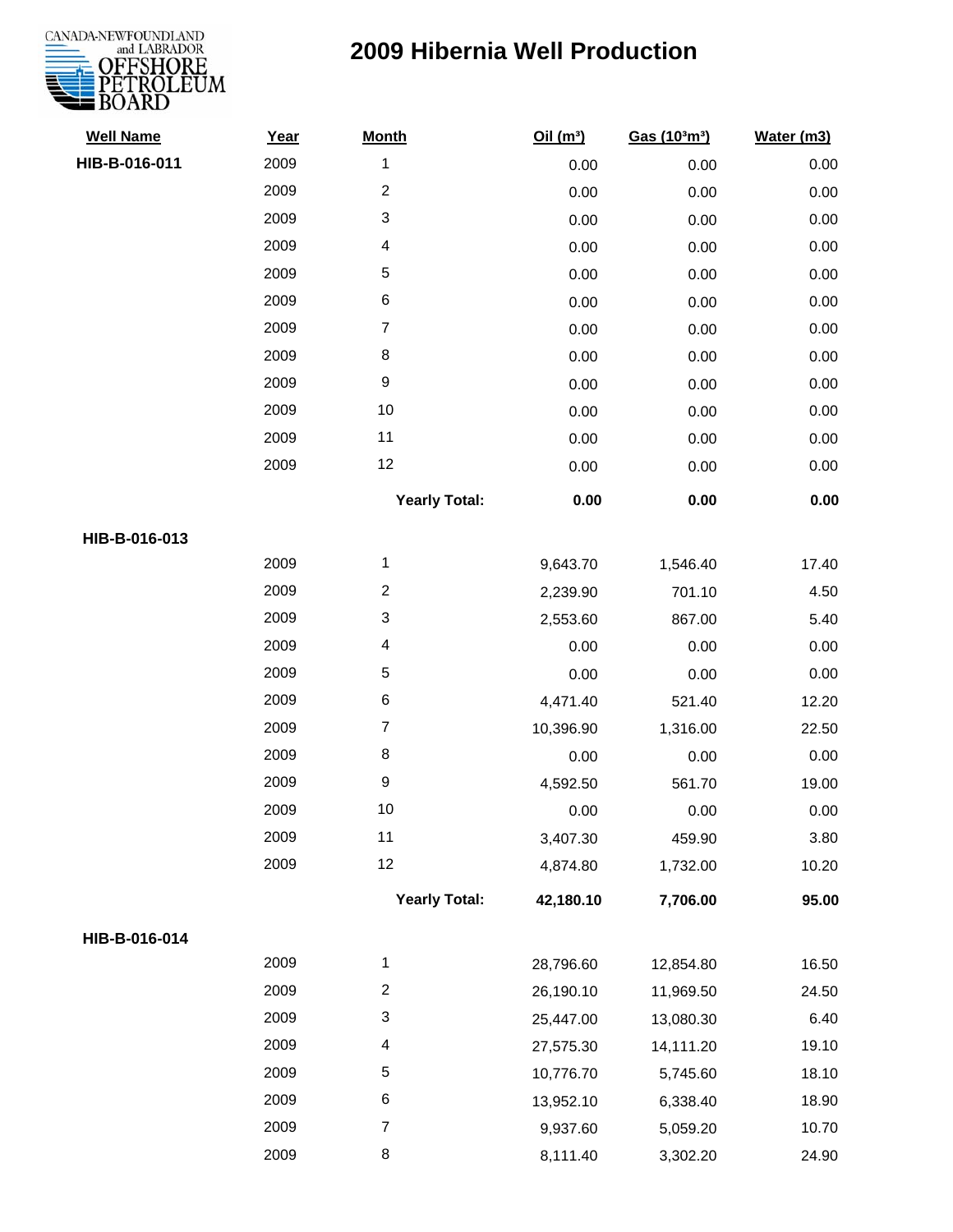

| <b>Well Name</b> | Year | <b>Month</b>         | Oil(m <sup>3</sup> ) | Gas (103m3) | Water (m3) |
|------------------|------|----------------------|----------------------|-------------|------------|
|                  | 2009 | 9                    | 9,857.90             | 4,073.80    | 16.90      |
|                  | 2009 | $10$                 | 10,793.40            | 5,204.60    | 12.80      |
|                  | 2009 | 11                   | 7,898.20             | 3,934.90    | 15.10      |
|                  | 2009 | 12                   | 8,522.90             | 4,138.60    | 14.10      |
|                  |      | <b>Yearly Total:</b> | 187,859.20           | 89,813.10   | 198.00     |
| HIB-B-016-017    |      |                      |                      |             |            |
|                  | 2009 | 1                    | 16,585.30            | 3,363.80    | 11,315.60  |
|                  | 2009 | $\overline{2}$       | 7,294.20             | 1,407.20    | 6,006.60   |
|                  | 2009 | 3                    | 3,176.10             | 881.70      | 4,815.10   |
|                  | 2009 | 4                    | 5,878.90             | 1,271.50    | 6,652.60   |
|                  | 2009 | 5                    | 628.80               | 130.40      | 714.80     |
|                  | 2009 | 6                    | 1,829.90             | 383.20      | 299.90     |
|                  | 2009 | $\overline{7}$       | 17,878.50            | 4,475.20    | 1.40       |
|                  | 2009 | 8                    | 56,147.10            | 14,888.60   | 0.00       |
|                  | 2009 | 9                    | 53,525.30            | 14,448.60   | 0.00       |
|                  | 2009 | 10                   | 50,387.60            | 11,935.10   | 3,918.30   |
|                  | 2009 | 11                   | 27,398.40            | 7,252.70    | 22,950.10  |
|                  | 2009 | 12                   | 17,284.60            | 5,274.50    | 46,853.70  |
|                  |      | <b>Yearly Total:</b> | 258,014.70           | 65,712.50   | 103,528.10 |

| HIB-B-016-018 |  |
|---------------|--|
|---------------|--|

|      | Yearly Total: | 297,385.00 | 172,833.50 | 5.939.30 |
|------|---------------|------------|------------|----------|
| 2009 | 12            | 26,460.90  | 16,752.80  | 532.00   |
| 2009 | 11            | 17,137.30  | 11,481.10  | 459.90   |
| 2009 | 10            | 27,102.40  | 17,713.90  | 822.90   |
| 2009 | 9             | 26,045.60  | 16,244.70  | 704.90   |
| 2009 | 8             | 32,375.30  | 20,855.40  | 869.10   |
| 2009 | 7             | 26,618.00  | 16,473.30  | 19.30    |
| 2009 | 6             | 13,696.20  | 7,250.50   | 105.80   |
| 2009 | 5             | 12,550.50  | 7,160.00   | 391.30   |
| 2009 | 4             | 31,769.90  | 17,928.30  | 928.80   |
| 2009 | 3             | 28,549.70  | 16,513.10  | 463.40   |
| 2009 | 2             | 27,116.10  | 14,092.70  | 413.50   |
| 2009 | 1             | 27,963.10  | 10,367.70  | 228.40   |
|      |               |            |            |          |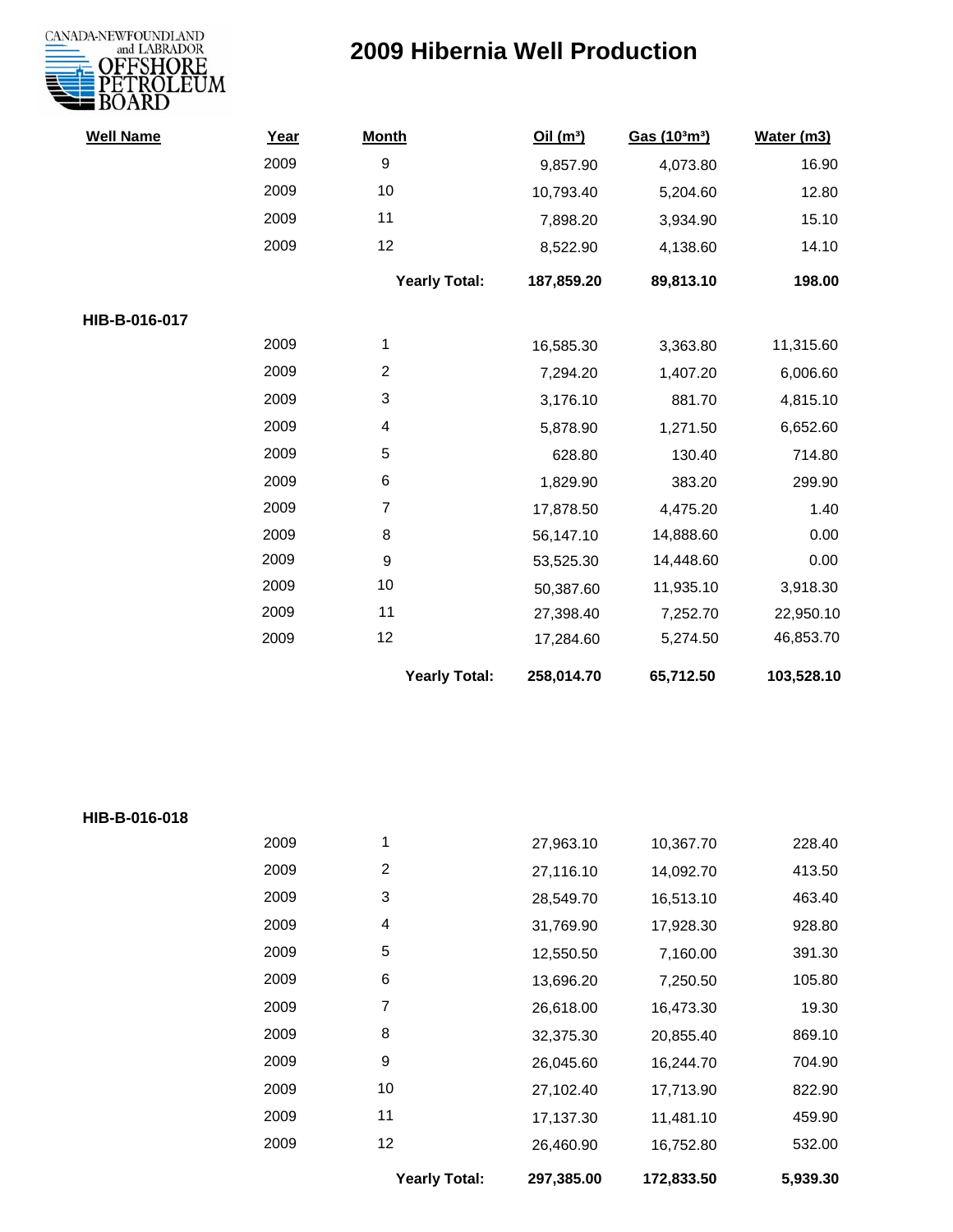

| <b>Well Name</b> | Year | <b>Month</b>              | Oil $(m^3)$ | Gas (103m3) | Water (m3) |
|------------------|------|---------------------------|-------------|-------------|------------|
| HIB-B-016-019Z   |      |                           |             |             |            |
|                  | 2009 | $\mathbf{1}$              | 25,270.20   | 2,111.30    | 2,633.50   |
|                  | 2009 | $\boldsymbol{2}$          | 24,522.50   | 2,047.60    | 5,100.00   |
|                  | 2009 | $\ensuremath{\mathsf{3}}$ | 26,055.80   | 1,908.10    | 505.10     |
|                  | 2009 | $\overline{\mathcal{A}}$  | 22,257.60   | 1,753.30    | 4,830.80   |
|                  | 2009 | $\mathbf 5$               | 7,527.50    | 626.80      | 2,408.80   |
|                  | 2009 | $\,6$                     | 12,477.10   | 1,013.40    | 4,070.40   |
|                  | 2009 | $\overline{7}$            | 17,802.80   | 1,521.80    | 4,737.60   |
|                  | 2009 | $\bf 8$                   | 17,059.00   | 1,360.30    | 5,340.00   |
|                  | 2009 | $\boldsymbol{9}$          | 15,381.20   | 1,126.00    | 4,734.20   |
|                  | 2009 | $10$                      | 14,724.50   | 1,179.00    | 5,611.50   |
|                  | 2009 | 11                        | 13,109.70   | 1,185.70    | 6,731.40   |
|                  | 2009 | 12                        | 14,574.70   | 1,117.90    | 7,341.90   |
|                  |      | <b>Yearly Total:</b>      | 210,762.60  | 16,951.20   | 54,045.20  |
| HIB-B-016-022    |      |                           |             |             |            |
|                  | 2009 | $\mathbf{1}$              | 0.00        | 0.00        | 0.00       |
|                  | 2009 | $\boldsymbol{2}$          | 0.00        | 0.00        | 0.00       |
|                  | 2009 | 3                         | 0.00        | 0.00        | 0.00       |
|                  | 2009 | $\overline{\mathcal{A}}$  | 0.00        | 0.00        | 0.00       |
|                  | 2009 | $\mathbf 5$               | 0.00        | 0.00        | 0.00       |
|                  | 2009 | $\,6$                     | 0.00        | 0.00        | 0.00       |
|                  | 2009 | $\boldsymbol{7}$          | 0.00        | 0.00        | 0.00       |
|                  | 2009 | $\bf 8$                   | 0.00        | 0.00        | 0.00       |
|                  | 2009 | 9                         | 0.00        | 0.00        | 0.00       |
|                  | 2009 | 10                        | 0.00        | 0.00        | 0.00       |
|                  | 2009 | 11                        | 0.00        | 0.00        | 0.00       |
|                  | 2009 | 12                        | 0.00        | 0.00        | 0.00       |
|                  |      | <b>Yearly Total:</b>      | 0.00        | 0.00        | 0.00       |
| HIB-B-016-023    |      |                           |             |             |            |
|                  | 2009 | $\mathbf{1}$              | 13,982.20   | 1,431.70    | 716.60     |
|                  | 2009 | $\boldsymbol{2}$          | 11,185.00   | 1,186.60    | 151.50     |
|                  | 2009 | $\ensuremath{\mathsf{3}}$ | 9,583.30    | 1,000.10    | 207.00     |
|                  | 2009 | $\overline{\mathcal{A}}$  | 11,525.70   | 1,170.90    | 802.30     |
|                  | 2009 | $\mathbf 5$               | 4,670.70    | 465.00      | 341.10     |
|                  | 2009 | $\,6$                     | 10,272.70   | 980.40      | 178.40     |
|                  | 2009 | $\boldsymbol{7}$          | 12,146.90   | 1,335.30    | 612.80     |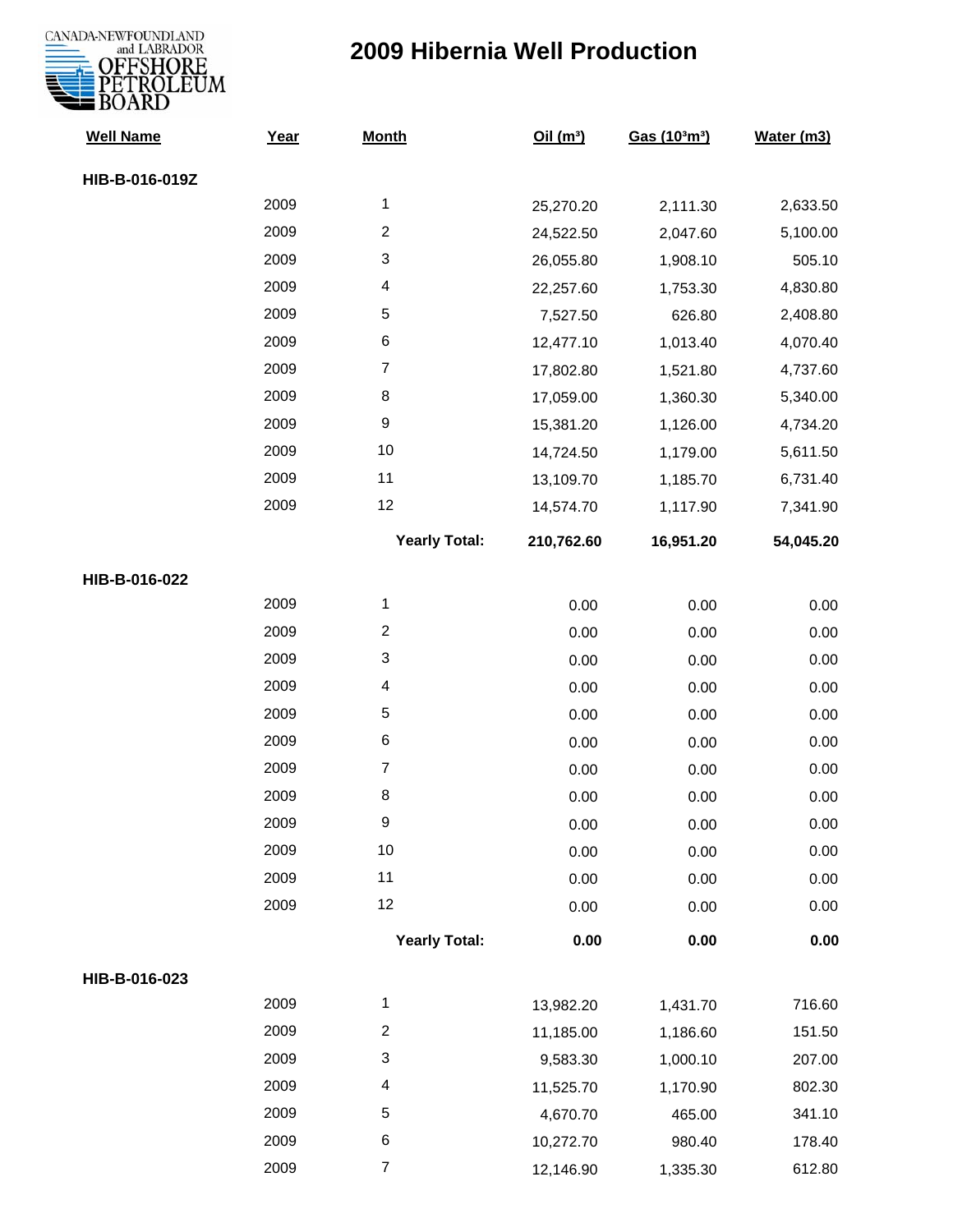

| <b>Well Name</b> | Year | <b>Month</b>         | Oil(m <sup>3</sup> ) | Gas (103m3) | Water (m3) |
|------------------|------|----------------------|----------------------|-------------|------------|
|                  | 2009 | $\,8\,$              | 16,368.10            | 1,641.20    | 881.90     |
|                  | 2009 | $\boldsymbol{9}$     | 14,266.60            | 1,360.60    | 805.10     |
|                  | 2009 | 10                   | 13,998.90            | 1,446.50    | 740.30     |
|                  | 2009 | 11                   | 12,518.20            | 1,440.20    | 610.10     |
|                  | 2009 | 12                   | 19,505.70            | 1,946.40    | 1,103.60   |
|                  |      | <b>Yearly Total:</b> | 150,024.00           | 15,404.90   | 7,150.70   |
| HIB-B-016-024    |      |                      |                      |             |            |
|                  | 2009 | 1                    | 0.00                 | 0.00        | 0.00       |
|                  | 2009 | $\overline{2}$       | 0.00                 | 0.00        | 0.00       |
|                  | 2009 | $\mathbf{3}$         | 17,563.60            | 3,692.80    | 42,315.30  |
|                  | 2009 | 4                    | 15,356.00            | 2,292.10    | 66,843.30  |
|                  | 2009 | $\sqrt{5}$           | 4,946.20             | 756.60      | 29,395.00  |
|                  | 2009 | $\,6$                | 0.00                 | 0.00        | 0.00       |
|                  | 2009 | $\overline{7}$       | 0.00                 | 0.00        | 0.00       |
|                  | 2009 | 8                    | 4,800.90             | 786.00      | 4,261.50   |
|                  | 2009 | $\boldsymbol{9}$     | 26,392.80            | 4,278.60    | 55,924.20  |
|                  | 2009 | 10                   | 23,293.20            | 3,465.50    | 76,524.50  |
|                  | 2009 | 11                   | 9,900.10             | 2,020.10    | 65,200.80  |
|                  | 2009 | 12                   | 9,691.90             | 1,790.20    | 81,279.90  |
|                  |      | <b>Yearly Total:</b> | 111,944.70           | 19,081.90   | 421,744.50 |
| HIB-B-016-025X   |      |                      |                      |             |            |
|                  | 2009 | $\boldsymbol{9}$     | 4,546.30             | 837.10      | 968.40     |
|                  |      | <b>Yearly Total:</b> | 4,546.30             | 837.10      | 968.40     |
| HIB-B-016-028Z   |      |                      |                      |             |            |
|                  | 2009 | $\mathbf{1}$         | 0.00                 | 0.00        | 0.00       |
|                  | 2009 | $\overline{2}$       | 1,584.90             | 1,185.30    | 10.70      |
|                  | 2009 | 3                    | 0.00                 | 0.00        | 0.00       |
|                  | 2009 | 4                    | 634.30               | 443.30      | 8.40       |
|                  | 2009 | 5                    | 1,383.50             | 936.20      | 17.00      |
|                  | 2009 | 6                    | 3,271.80             | 1,458.20    | 2.70       |
|                  | 2009 | $\overline{7}$       | 16,306.20            | 9,474.50    | 0.00       |
|                  | 2009 | 8                    | 16,754.70            | 13,245.10   | 34.30      |
|                  | 2009 | 9                    | 26,141.80            | 22,790.70   | 7.50       |
|                  | 2009 | 10                   | 29,231.30            | 29,877.90   | 51.90      |
|                  | 2009 | 11                   | 29,055.20            | 32,534.70   | 66.30      |
|                  | 2009 | 12                   | 32,964.30            | 47,564.00   | 108.50     |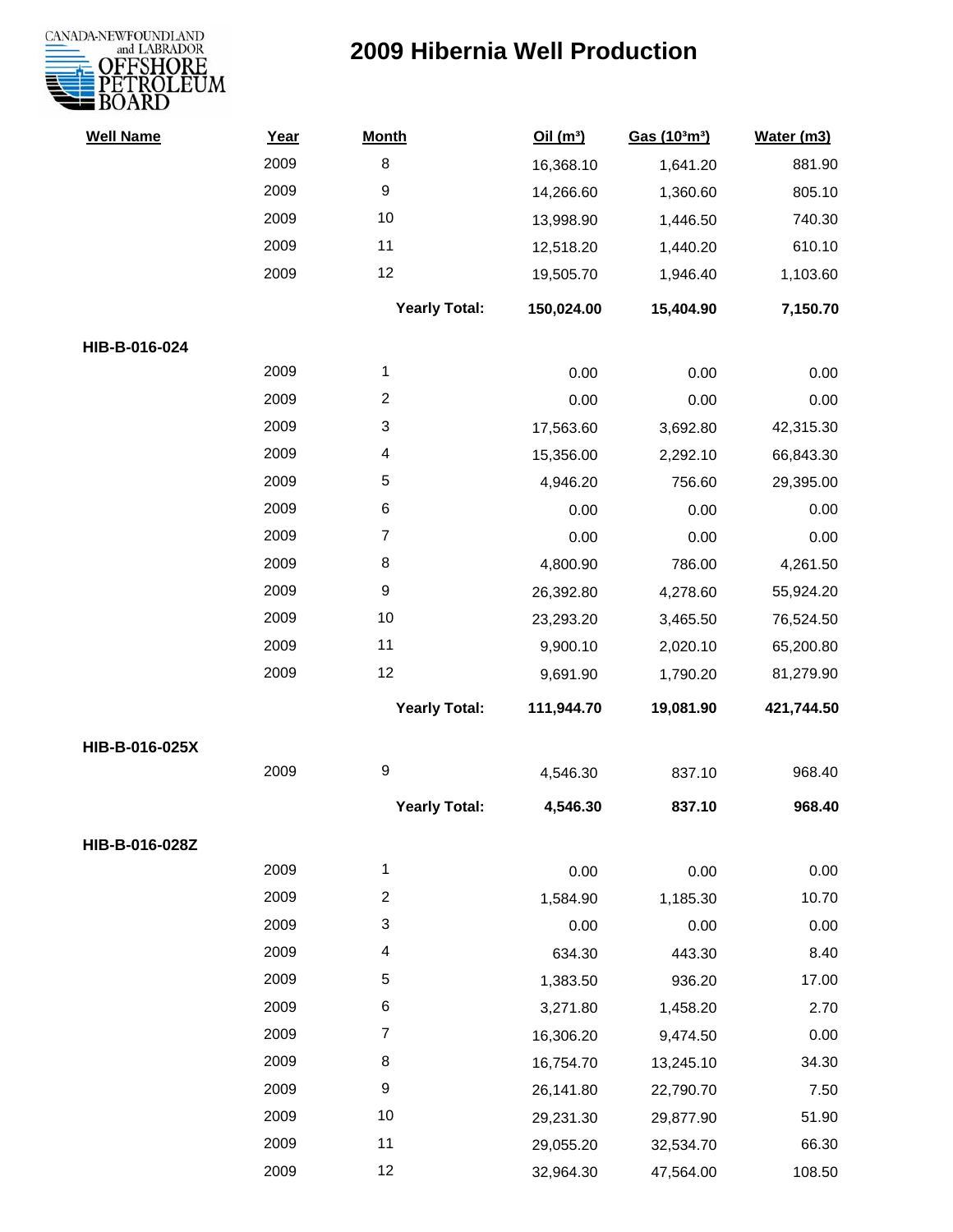

| <b>Well Name</b> | Year | <b>Month</b>            | Oil(m <sup>3</sup> ) | Gas (103m3) | Water (m3) |
|------------------|------|-------------------------|----------------------|-------------|------------|
|                  |      | <b>Yearly Total:</b>    | 157,328.00           | 159,509.90  | 307.30     |
| HIB-B-016-029    |      |                         |                      |             |            |
|                  | 2009 | 1                       | 27,261.00            | 7,814.40    | 0.00       |
|                  | 2009 | $\overline{c}$          | 24,792.70            | 6,682.20    | 0.00       |
|                  | 2009 | 3                       | 24,811.70            | 7,283.50    | 0.00       |
|                  | 2009 | 4                       | 27,117.50            | 7,337.00    | 0.00       |
|                  | 2009 | 5                       | 9,179.30             | 2,389.90    | 0.00       |
|                  | 2009 | 6                       | 19,530.90            | 5,087.60    | 0.00       |
|                  | 2009 | $\overline{7}$          | 24,870.80            | 6,949.30    | 33.70      |
|                  | 2009 | 8                       | 17,150.00            | 4,195.40    | 7.30       |
|                  | 2009 | $\boldsymbol{9}$        | 14,982.10            | 3,326.00    | 0.00       |
|                  | 2009 | 10                      | 22,146.30            | 5,885.50    | 48.60      |
|                  | 2009 | 11                      | 32,889.60            | 10,311.40   | 75.10      |
|                  | 2009 | 12                      | 42,543.40            | 12,546.20   | 110.40     |
|                  |      | <b>Yearly Total:</b>    | 287,275.30           | 79,808.40   | 275.10     |
| HIB-B-016-032Z   |      |                         |                      |             |            |
|                  | 2009 | 1                       | 28,225.00            | 2,280.20    | 11,314.60  |
|                  | 2009 | $\overline{2}$          | 22,998.00            | 2,057.40    | 14,523.90  |
|                  | 2009 | 3                       | 22,362.60            | 2,141.10    | 14,922.70  |
|                  | 2009 | 4                       | 24,046.70            | 2,240.20    | 18,534.30  |
|                  | 2009 | 5                       | 9,701.40             | 928.80      | 7,761.40   |
|                  | 2009 | 6                       | 16,425.30            | 1,521.90    | 14,081.00  |
|                  | 2009 | 7                       | 25,817.00            | 2,680.90    | 20,714.60  |
|                  | 2009 | 8                       | 25,919.60            | 2,470.70    | 21,593.00  |
|                  | 2009 | 9                       | 22,092.00            | 2,089.90    | 20,687.00  |
|                  | 2009 | 10                      | 23,482.90            | 2,260.10    | 22,604.20  |
|                  | 2009 | 11                      | 20,209.90            | 2,106.50    | 19,339.90  |
|                  | 2009 | 12                      | 24,681.30            | 2,251.20    | 23,266.20  |
|                  |      | <b>Yearly Total:</b>    | 265,961.70           | 25,028.90   | 209,342.80 |
| HIB-B-016-033    |      |                         |                      |             |            |
|                  | 2009 | 1                       | 9,341.90             | 3,097.70    | 37,605.90  |
|                  | 2009 | $\overline{\mathbf{c}}$ | 9,113.90             | 2,657.30    | 32,363.80  |
|                  | 2009 | 3                       | 7,796.30             | 2,886.70    | 34,259.80  |
|                  | 2009 | 4                       | 11,154.60            | 2,967.70    | 34,051.60  |
|                  | 2009 | 5                       | 4,899.60             | 1,245.60    | 13,640.20  |
|                  | 2009 | 6                       | 8,362.60             | 2,006.40    | 27,040.40  |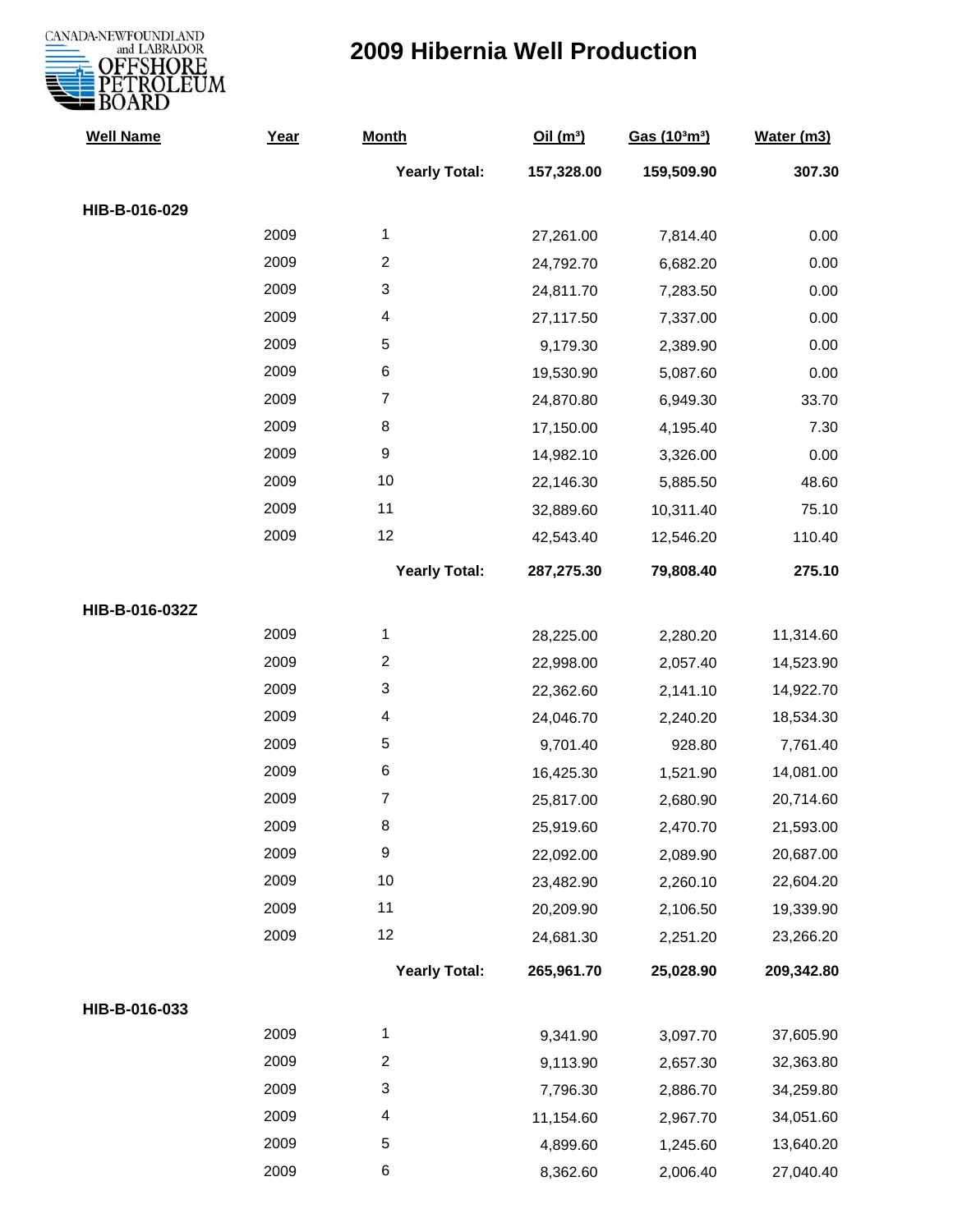

| <b>Well Name</b> | Year | <b>Month</b>         | Oil $(m^3)$  | Gas (103m3) | Water (m3) |
|------------------|------|----------------------|--------------|-------------|------------|
|                  | 2009 | $\overline{7}$       | 10,771.50    | 3,333.00    | 39,211.30  |
|                  | 2009 | 8                    | 12,986.00    | 2,675.20    | 36,260.40  |
|                  | 2009 | 9                    | 11,589.10    | 2,509.90    | 43,026.30  |
|                  | 2009 | 10                   | 9,145.00     | 2,419.70    | 46,521.80  |
|                  | 2009 | 11                   | 4,476.80     | 1,624.00    | 26,009.60  |
|                  | 2009 | 12                   | 5,611.80     | 1,238.30    | 16,413.30  |
|                  |      | <b>Yearly Total:</b> | 105,249.10   | 28,661.50   | 386,404.40 |
| HIB-B-016-034Y   |      |                      |              |             |            |
|                  | 2009 | 1                    | 68,425.70    | 40,028.60   | 0.00       |
|                  | 2009 | $\overline{c}$       | 39,136.20    | 22,211.90   | 0.00       |
|                  | 2009 | 3                    | 38,534.60    | 24,122.90   | 0.00       |
|                  | 2009 | 4                    | 40,390.90    | 25,479.80   | 26.40      |
|                  | 2009 | 5                    | 15,612.40    | 10,427.40   | 17.50      |
|                  | 2009 | 6                    | 24,443.10    | 13,889.40   | 7.50       |
|                  | 2009 | $\overline{7}$       | 40,775.30    | 27,710.80   | 0.00       |
|                  | 2009 | 8                    | 35,551.70    | 25,642.60   | 32.40      |
|                  | 2009 | 9                    | 30,245.20    | 23,188.50   | 32.90      |
|                  | 2009 | 10                   | 30,291.30    | 25,647.50   | 5.50       |
|                  | 2009 | 11                   | 13,668.00    | 11,862.50   | 27.40      |
|                  | 2009 | 12                   | 16,815.90    | 11,758.50   | 36.20      |
|                  |      | <b>Yearly Total:</b> | 393,890.30   | 261,970.40  | 185.80     |
| HIB-B-016-036    |      |                      |              |             |            |
|                  | 2009 | 1                    | 99,838.10    | 45,799.60   | 0.00       |
|                  | 2009 | 2                    | 90,051.40    | 41,840.60   | 0.00       |
|                  | 2009 | 3                    | 87,689.30    | 43,900.00   | 0.00       |
|                  | 2009 | 4                    | 95,072.70    | 47,336.30   | 0.00       |
|                  | 2009 | 5                    | 37,409.40    | 19,282.80   | 0.00       |
|                  | 2009 | 6                    | 72,490.80    | 34,814.20   | 0.00       |
|                  | 2009 | 7                    | 98,887.90    | 51,313.60   | 0.00       |
|                  | 2009 | 8                    | 95,290.80    | 50,393.70   | 80.90      |
|                  | 2009 | 9                    | 88,234.80    | 48,957.20   | 6.70       |
|                  | 2009 | 10                   | 90,046.10    | 54,522.10   | 0.00       |
|                  | 2009 | 11                   | 61,573.70    | 41,313.40   | 0.00       |
|                  | 2009 | 12                   | 89,155.40    | 55,738.00   | 0.00       |
|                  |      | <b>Yearly Total:</b> | 1,005,740.40 | 535,211.50  | 87.60      |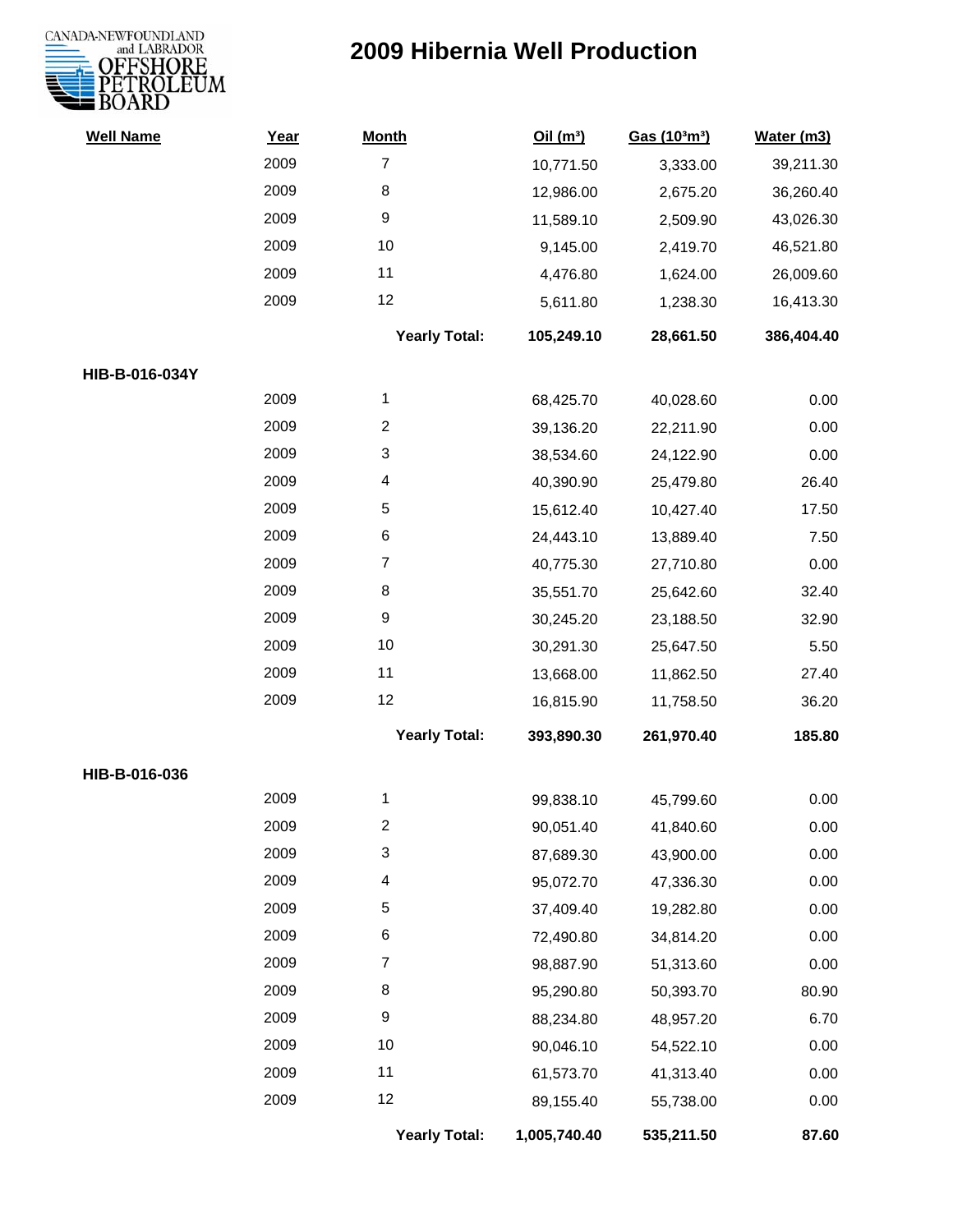

| <b>Well Name</b> | Year | <b>Month</b>              | Oil $(m^3)$ | Gas (103m3) | Water (m3) |
|------------------|------|---------------------------|-------------|-------------|------------|
| HIB-B-016-040    | 2009 | $\mathbf 1$               | 32,691.10   | 14,044.20   | 0.00       |
|                  | 2009 | $\boldsymbol{2}$          | 32,954.60   | 13,932.70   | 0.00       |
|                  | 2009 | $\ensuremath{\mathsf{3}}$ | 30,713.00   | 14,271.70   | 0.00       |
|                  | 2009 | $\overline{\mathbf{4}}$   | 31,717.90   | 14,483.10   | 0.00       |
|                  | 2009 | $\,$ 5 $\,$               | 12,484.10   | 5,320.10    | 12.90      |
|                  | 2009 | $\,6$                     | 28,394.80   | 8,899.00    | 4.60       |
|                  | 2009 | $\overline{7}$            | 40,462.30   | 16,222.80   | 0.00       |
|                  | 2009 | 8                         | 38,056.00   | 16,700.90   | 0.00       |
|                  | 2009 | $\boldsymbol{9}$          | 31,863.80   | 14,069.00   | 0.00       |
|                  | 2009 | 10                        | 34,858.40   | 17,961.50   | 93.20      |
|                  | 2009 | 11                        | 29,658.60   | 16,768.40   | 101.50     |
|                  | 2009 | 12                        | 35,007.40   | 17,934.00   | 6.70       |
|                  |      | <b>Yearly Total:</b>      | 378,862.00  | 170,607.40  | 218.90     |
| HIB-B-016-041    |      |                           |             |             |            |
|                  | 2009 | 1                         | 0.00        | 0.00        | 0.00       |
|                  | 2009 | $\overline{2}$            | 0.00        | 0.00        | 0.00       |
|                  | 2009 | $\ensuremath{\mathsf{3}}$ | 0.00        | 0.00        | 0.00       |
|                  | 2009 | $\overline{\mathbf{4}}$   | 0.00        | 0.00        | 0.00       |
|                  | 2009 | $\sqrt{5}$                | 0.00        | 0.00        | 0.00       |
|                  | 2009 | $\,6$                     | 475.70      | 123.90      | 3,462.80   |
|                  | 2009 | $\overline{7}$            | 409.20      | 166.40      | 2,952.20   |
|                  | 2009 | $\bf 8$                   | 0.00        | 0.00        | 0.00       |
|                  | 2009 | $\boldsymbol{9}$          | 0.00        | 0.00        | 0.00       |
|                  | 2009 | $10$                      | 0.00        | 0.00        | 0.00       |
|                  | 2009 | 11                        | 0.00        | 0.00        | 0.00       |
|                  | 2009 | 12                        | 0.00        | 0.00        | 0.00       |
|                  |      | <b>Yearly Total:</b>      | 884.90      | 290.30      | 6,415.00   |
|                  |      |                           |             |             |            |
| HIB-B-016-042    | 2009 | $\mathbf 1$               | 5,242.80    | 1.888.20    | 60,322.30  |
|                  | 2009 | $\overline{2}$            | 5,551.20    | 1,992.60    | 64.245.1   |
|                  | 2009 | 3                         | 4,371.80    | 1,987.60    | 61,006.30  |
|                  | 2009 | 4                         | 7,373.90    | 1,917.70    | 62,579.90  |
|                  | 2009 | 5                         | 3,104.20    | 764.60      | 27,501.20  |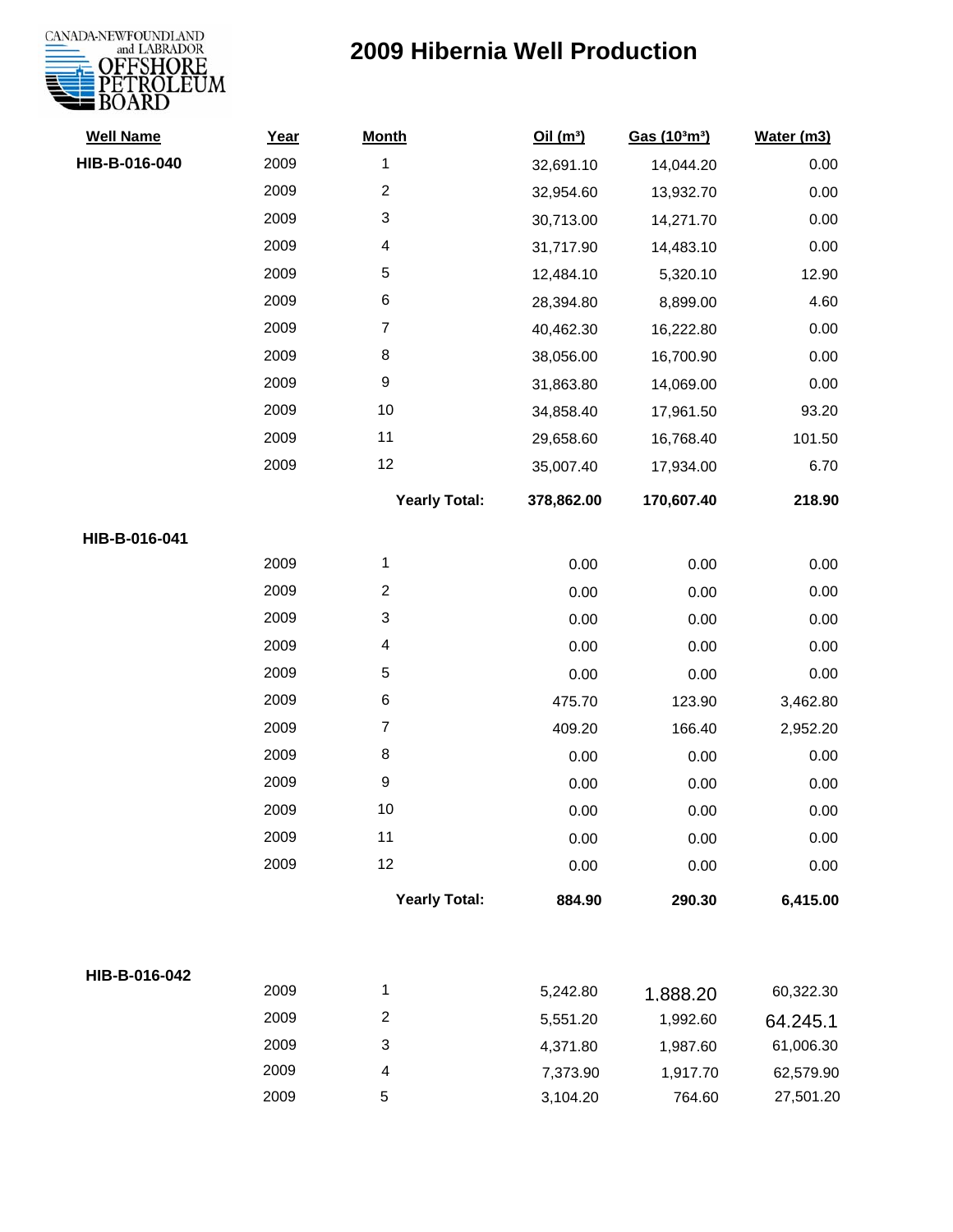

| <b>Well Name</b> | Year | <b>Month</b>         | Oil(m <sup>3</sup> ) | Gas (103m3) | Water (m3) |
|------------------|------|----------------------|----------------------|-------------|------------|
|                  | 2009 | $\,6$                | 4,931.60             | 1,155.40    | 50,025.70  |
|                  | 2009 | $\overline{7}$       | 2,663.10             | 1,801.30    | 64,483.90  |
|                  | 2009 | 8                    | 2,808.60             | 1,288.30    | 67,829.80  |
|                  | 2009 | $\boldsymbol{9}$     | 1,418.70             | 459.40      | 31,849.80  |
|                  | 2009 | 10                   | 360.80               | 71.60       | 0.00       |
|                  | 2009 | 11                   | 0.00                 | 0.00        | 0.00       |
|                  | 2009 | 12                   | 0.00                 | 0.00        | 0.00       |
|                  |      | <b>Yearly Total:</b> | 37,826.70            | 13,326.70   | 489,844.00 |
| HIB-B-016-043    |      |                      |                      |             |            |
|                  | 2009 | $\mathbf{1}$         | 22,081.10            | 5,613.70    | 9,456.50   |
|                  | 2009 | $\overline{c}$       | 26,221.00            | 6,757.40    | 5,315.60   |
|                  | 2009 | 3                    | 24,346.00            | 7,633.30    | 7,537.40   |
|                  | 2009 | 4                    | 20,546.40            | 6,436.90    | 11,174.30  |
|                  | 2009 | 5                    | 7,804.80             | 2,401.90    | 5,350.60   |
|                  | 2009 | 6                    | 13,272.50            | 4,008.90    | 11,466.50  |
|                  | 2009 | 7                    | 18,702.50            | 5,466.40    | 11,804.20  |
|                  | 2009 | 8                    | 12,476.10            | 4,123.10    | 15,509.50  |
|                  | 2009 | 9                    | 11,441.60            | 3,308.90    | 14,748.10  |
|                  | 2009 | 10                   | 10,353.90            | 2,798.90    | 13,247.40  |
|                  | 2009 | 11                   | 6,453.10             | 2,351.50    | 9,158.10   |
|                  | 2009 | 12                   | 11,197.20            | 2,901.90    | 14,569.10  |
|                  |      | <b>Yearly Total:</b> | 184,896.20           | 53,802.80   | 129,337.30 |
| HIB-B-016-045    |      |                      |                      |             |            |
|                  | 2009 | 1                    | 21,147.70            | 5,290.90    | 70,314.30  |
|                  | 2009 | $\overline{c}$       | 22,134.10            | 5,900.10    | 69,573.80  |
|                  | 2009 | 3                    | 18,360.40            | 5,137.10    | 66,301.60  |
|                  | 2009 | 4                    | 23,629.60            | 6,539.30    | 75,404.00  |
|                  | 2009 | 5                    | 5,045.60             | 1,247.80    | 22,883.20  |
|                  | 2009 | 6                    | 11,506.30            | 2,985.00    | 47,186.80  |
|                  | 2009 | 7                    | 25,074.90            | 7,077.80    | 60,682.70  |
|                  | 2009 | 8                    | 21,711.00            | 5,322.20    | 60,545.00  |
|                  | 2009 | 9                    | 20,367.60            | 3,625.40    | 61,032.30  |
|                  | 2009 | 10                   | 18,840.70            | 6,072.40    | 87,417.00  |
|                  | 2009 | 11                   | 15,751.50            | 5,615.10    | 74,120.40  |
|                  | 2009 | 12                   | 23,571.60            | 6,567.10    | 84,628.80  |
|                  |      | <b>Yearly Total:</b> | 227,141.00           | 61,380.20   | 780,089.90 |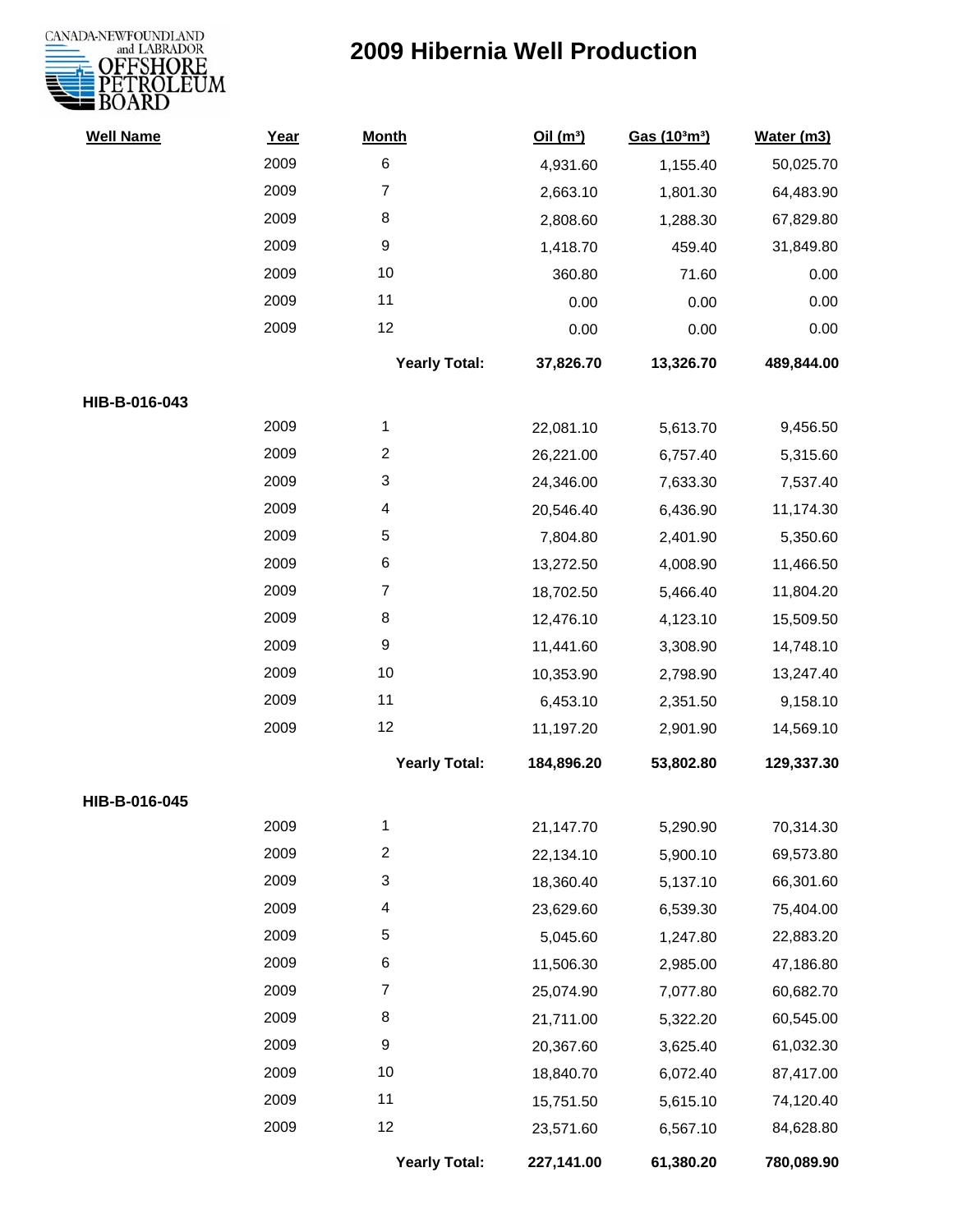

| <b>Well Name</b> | Year | <b>Month</b>              | Oil (m <sup>3</sup> ) | Gas (103m3) | Water (m3) |
|------------------|------|---------------------------|-----------------------|-------------|------------|
| HIB-B-016-046    |      |                           |                       |             |            |
|                  | 2009 | $\mathbf{1}$              | 56,174.70             | 7,864.70    | 30,109.70  |
|                  | 2009 | $\overline{2}$            | 59,744.90             | 8,892.20    | 26,609.20  |
|                  | 2009 | 3                         | 52,986.60             | 7,353.90    | 25,312.00  |
|                  | 2009 | 4                         | 58,227.30             | 7,643.80    | 35,273.40  |
|                  | 2009 | 5                         | 23,541.40             | 3,079.40    | 13,928.20  |
|                  | 2009 | 6                         | 38,393.70             | 4,812.00    | 26,032.20  |
|                  | 2009 | $\overline{7}$            | 62,080.50             | 8,682.20    | 37,268.60  |
|                  | 2009 | 8                         | 57,645.30             | 8,701.20    | 32,779.50  |
|                  | 2009 | $\boldsymbol{9}$          | 61,035.40             | 7,777.40    | 27,739.10  |
|                  | 2009 | 10                        | 62,252.10             | 8,517.10    | 33,340.20  |
|                  | 2009 | 11                        | 50,678.60             | 7,254.80    | 26,128.70  |
|                  | 2009 | 12                        | 65,678.40             | 8,405.80    | 31,873.80  |
|                  |      | <b>Yearly Total:</b>      | 648,438.90            | 88,984.50   | 346,394.60 |
| HIB-B-016-048    |      |                           |                       |             |            |
|                  | 2009 | $\mathbf{1}$              | 291.40                | 11.50       | 94.60      |
|                  | 2009 | $\overline{2}$            | 2,988.30              | 186.30      | 1,052.80   |
|                  | 2009 | $\ensuremath{\mathsf{3}}$ | 0.00                  | 0.00        | 0.00       |
|                  | 2009 | 4                         | 0.00                  | 0.00        | 0.00       |
|                  | 2009 | 5                         | 0.00                  | 0.00        | 0.00       |
|                  | 2009 | $\,6$                     | 8,153.10              | 541.90      | 13,095.50  |
|                  | 2009 | $\overline{7}$            | 4,143.50              | 689.70      | 26,220.80  |
|                  | 2009 | $\,8\,$                   | 4,907.40              | 557.00      | 21,906.10  |
|                  | 2009 | $\boldsymbol{9}$          | 6,601.50              | 485.60      | 19,313.00  |
|                  | 2009 | $10$                      | 7,838.70              | 480.40      | 17,920.10  |
|                  | 2009 | 11                        | 6,445.70              | 141.10      | 10,431.40  |
|                  | 2009 | 12                        | 6,692.90              | 473.90      | 25,785.80  |
|                  |      | <b>Yearly Total:</b>      | 48,062.50             | 3,567.40    | 135,820.10 |
| HIB-B-016-049Z   |      |                           |                       |             |            |
|                  | 2009 | $\mathbf{1}$              | 28,369.80             | 5,493.20    | 90,930.00  |
|                  | 2009 | $\overline{2}$            | 18,942.60             | 4,837.90    | 82,370.00  |
|                  | 2009 | $\ensuremath{\mathsf{3}}$ | 17,612.90             | 4,585.20    | 89,576.00  |
|                  | 2009 | $\overline{\mathcal{A}}$  | 19,688.30             | 4,264.80    | 97,397.70  |
|                  | 2009 | 5                         | 8,902.70              | 1,906.70    | 41,669.90  |
|                  | 2009 | 6                         | 15,498.00             | 2,830.70    | 80,012.50  |
|                  | 2009 | $\overline{7}$            | 22,702.70             | 4,878.50    | 116,604.8  |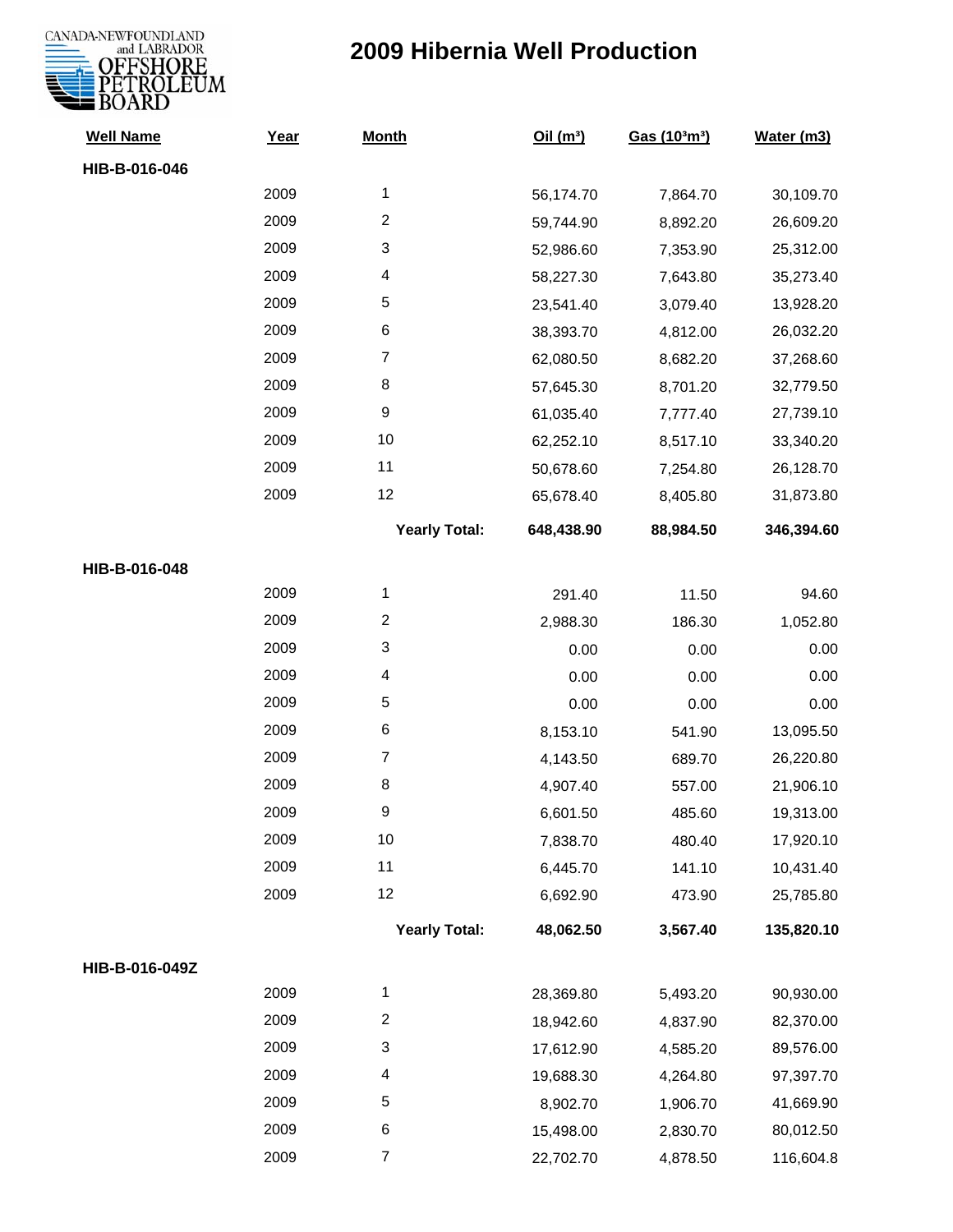

| <b>Well Name</b> | Year | <b>Month</b>         | Oil(m <sup>3</sup> ) | Gas (103m3) | Water (m3) |
|------------------|------|----------------------|----------------------|-------------|------------|
|                  | 2009 | $\,8\,$              | 22,509.00            | 5,148.00    | 107,412.5  |
|                  | 2009 | $\boldsymbol{9}$     | 16,416.70            | 3,108.80    | 81,613.70  |
|                  | 2009 | 10                   | 12,274.40            | 2,508.80    | 73,877.90  |
|                  | 2009 | 11                   | 12,321.50            | 2,642.40    | 71,396.10  |
|                  | 2009 | 12                   | 14,023.70            | 2,704.70    | 42,257.10  |
|                  |      | <b>Yearly Total:</b> | 209,262.30           | 44,909.70   | 975,118.20 |
| HIB-B-016-051Z   |      |                      |                      |             |            |
|                  | 2009 | 1                    | 672.60               | 67.00       | 0.60       |
|                  | 2009 | $\overline{c}$       | 7,069.40             | 699.00      | 15.20      |
|                  | 2009 | 3                    | 7,124.40             | 788.00      | 19.60      |
|                  | 2009 | 4                    | 7,700.80             | 836.60      | 19.40      |
|                  | 2009 | 5                    | 3,598.40             | 393.20      | 14.80      |
|                  | 2009 | 6                    | 10,221.60            | 1,079.40    | 20.20      |
|                  | 2009 | $\overline{7}$       | 14,101.60            | 1,823.80    | 6.00       |
|                  | 2009 | 8                    | 14,300.40            | 1,692.40    | 0.00       |
|                  | 2009 | $\boldsymbol{9}$     | 7,305.80             | 832.40      | 6.20       |
|                  | 2009 | 10                   | 9,206.80             | 981.60      | 18.80      |
|                  | 2009 | 11                   | 10,896.20            | 1,442.80    | 2.00       |
|                  | 2009 | 12                   | 14,394.80            | 1,994.00    | 223.60     |
|                  |      | <b>Yearly Total:</b> | 106,592.80           | 12,630.20   | 346.40     |
| HIB-B-016-057X   |      |                      |                      |             |            |
|                  | 2009 | 11                   | 2,061.10             | 438.90      | 0.00       |
|                  | 2009 | 12                   | 39,277.60            | 8,054.10    | 0.00       |
|                  |      | <b>Yearly Total:</b> | 41,338.70            | 8,493.00    | 0.00       |
| HIB-B-016-058Z   |      |                      |                      |             |            |
|                  | 2009 | $\mathbf{1}$         | 7,552.50             | 780.00      | 0.00       |
|                  | 2009 | $\overline{2}$       | 5,210.40             | 444.80      | 0.00       |
|                  | 2009 | 3                    | 14,591.90            | 1,586.40    | 119.30     |
|                  | 2009 | 4                    | 12,938.20            | 1,346.10    | 48.20      |
|                  | 2009 | 5                    | 4,517.80             | 462.30      | 1.70       |
|                  | 2009 | 6                    | 9,882.40             | 990.60      | 0.00       |
|                  | 2009 | $\overline{7}$       | 22,632.30            | 2,482.00    | 0.00       |
|                  | 2009 | 8                    | 27,382.30            | 2,826.10    | 23.20      |
|                  | 2009 | 9                    | 26,123.70            | 2,707.20    | 28.30      |
|                  | 2009 | 10                   | 27,993.10            | 3,032.40    | 297.20     |
|                  | 2009 | 11                   | 26,633.80            | 3,101.50    | 159.80     |